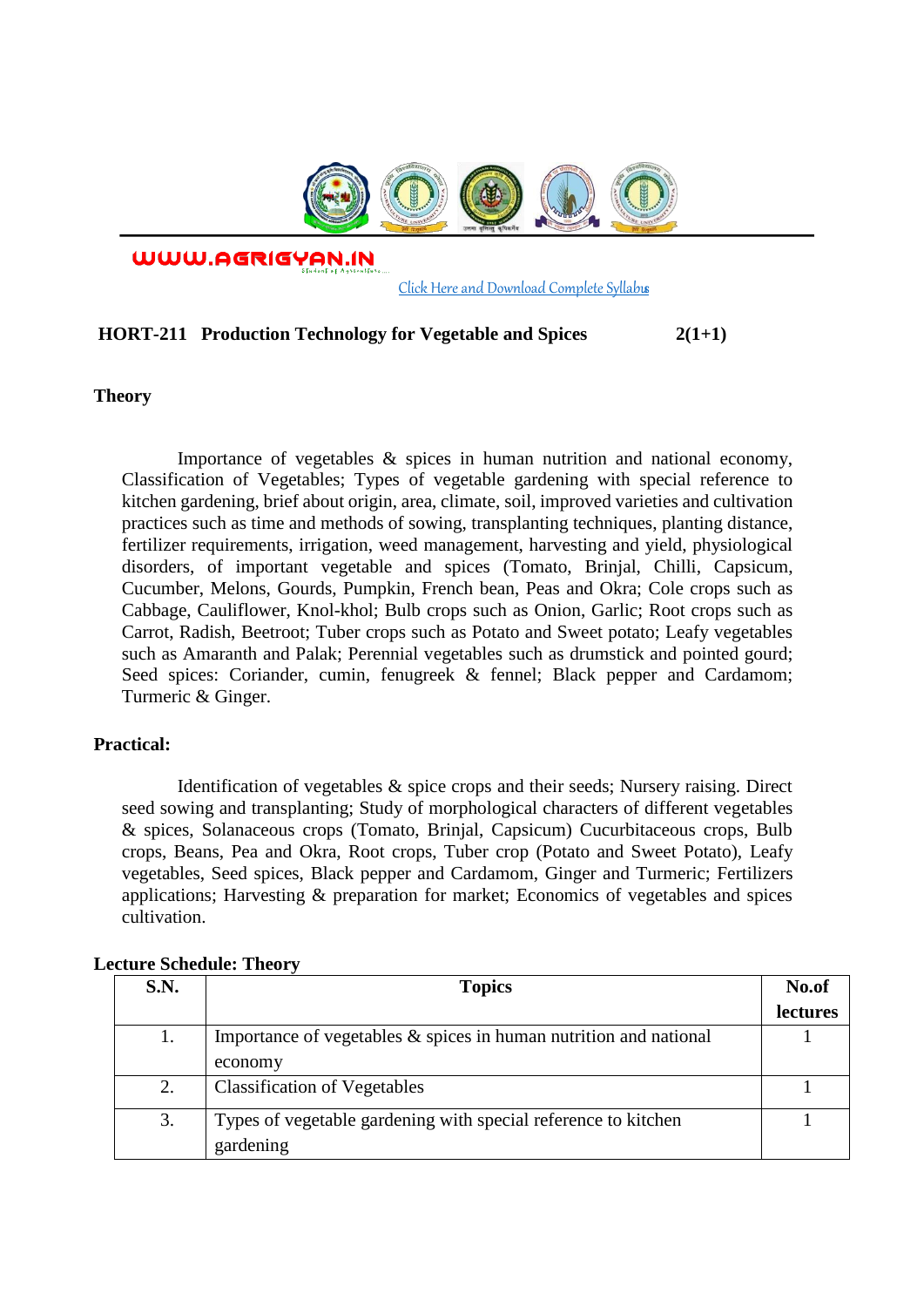| 4.  | Brief about origin, area, climate, soil, improved varieties and cultivation |              |
|-----|-----------------------------------------------------------------------------|--------------|
|     | practices such as time and methods of sowing, transplanting techniques,     |              |
|     | planting distance, fertilizer requirements, irrigation, weed management,    |              |
|     | harvesting and yield, physiological disorders, of important vegetable and   |              |
|     | spices:Tomato,                                                              |              |
| 5.  | Brinjal, Chilli, Capsicum,                                                  |              |
| 6.  | Cucumber, Melons, Gourds, Pumpkin,                                          | 1            |
| 7.  | French bean, Peas and Okra                                                  | 1            |
| 8.  | Cole crops such as Cabbage, Knol-khol, Cauliflower                          | 1            |
| 9.  | Bulb crops such as Onion and Garlic                                         | $\mathbf{1}$ |
| 10. | Root crops such as Carrot, Radish, Beet-root                                |              |
| 11. | Tuber crops such as Potato and Sweet potato                                 | 1            |
| 12. | Leafy vegetables such as Amaranthus and Palak                               | 1            |
| 13. | Perennial vegetables such as drumstick and pointed gourd                    | 1            |
| 14. | Seed spices: Coriander, cumin, fenugreek & fennel                           | $\mathbf{1}$ |
| 15. | <b>Black pepper and Cardamom</b>                                            |              |
| 16. | Turmeric & Ginger                                                           | $\mathbf{1}$ |
|     |                                                                             |              |

## **Lecture Schedule: Practical**

| S.N. | <b>Topics</b>                                                      | No.of        |
|------|--------------------------------------------------------------------|--------------|
|      |                                                                    | lectures     |
| 1.   | Identification of Vegetables & Spice crops and their seeds         | 1            |
| 2.   | Nursery raising, Direct seed sowing and Transplanting              | $\mathbf{1}$ |
| 3.   | Study of morphological characters of different vegetables & spices |              |
|      | Solanaceous crops (Tomato, Brinjal, Capsicum)                      |              |
| 4.   | Cucurbitaceous crops                                               | 1            |
| 5.   | Bulb crops                                                         | 1            |
| 6.   | Beans, Pea and Okra                                                | 1            |
| 7.   | Root crops                                                         | 1            |
| 8.   | Tuber crop (Potato and Sweet Potato)                               | 1            |
| 9.   | Leafy vegetables                                                   | 1            |
| 10.  | Seed spices                                                        | 1            |
| 11.  | <b>Black pepper and Cardamom</b>                                   |              |
| 12.  | Ginger and Turmeric                                                | 1            |
| 13.  | Fertilizers applications                                           |              |